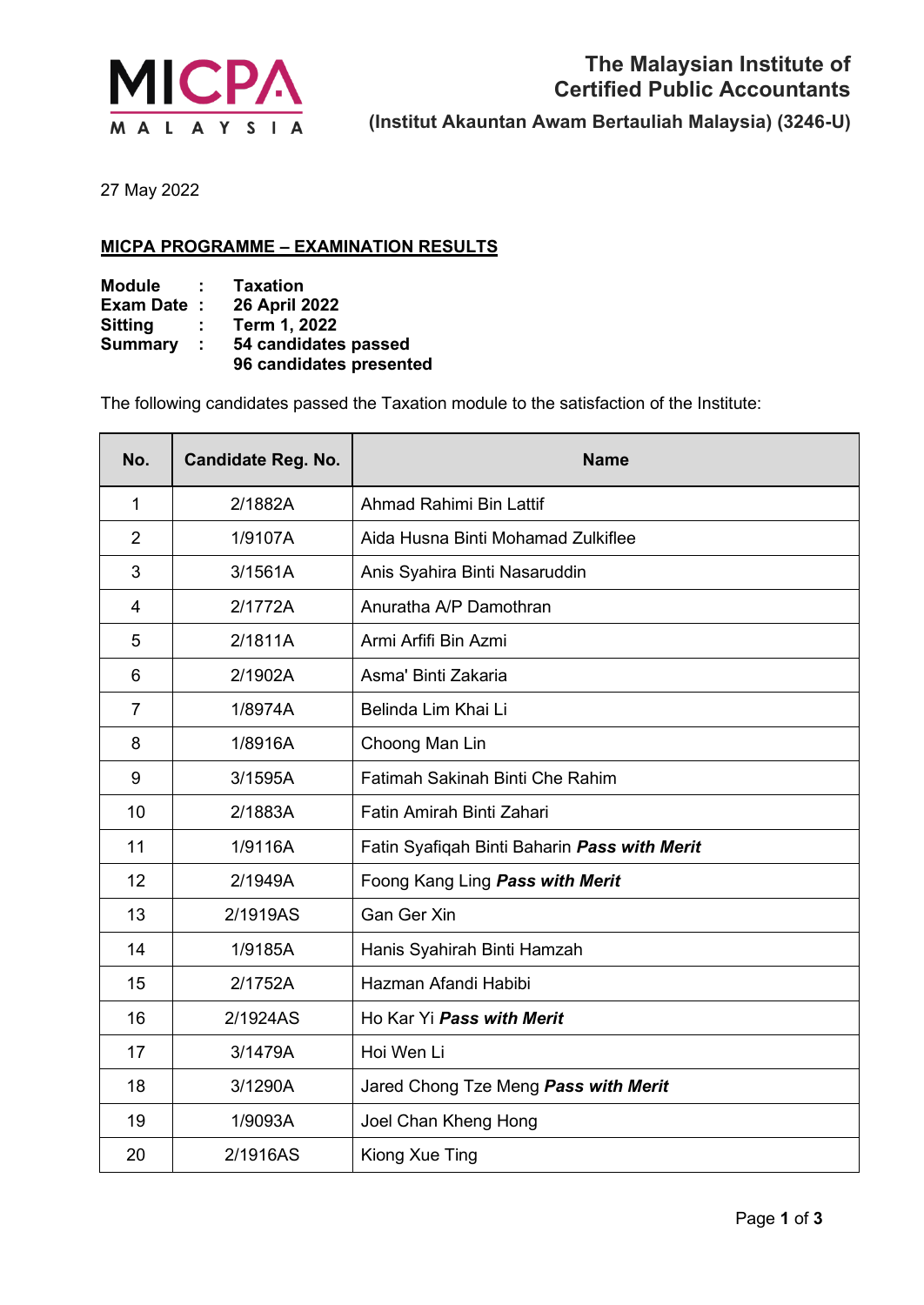| No. | <b>Candidate Reg. No.</b> | <b>Name</b>                              |
|-----|---------------------------|------------------------------------------|
| 21  | 1/8914A                   | Lee Jing Jing                            |
| 22  | 2/1921AS                  | Lee Li Ting                              |
| 23  | 2/1951A                   | Lee Zhe Yuan Pass with Merit             |
| 24  | 3/1575A                   | Lim Yi Feng Pass with Merit              |
| 25  | 2/1918AS                  | Liu Chai Xian                            |
| 26  | 3/1596A                   | Marni Damia Binti Marhadi                |
| 27  | 2/1901A                   | Muhammad Adam Bin Mohd Harris Sukdarshan |
| 28  | 3/1453A                   | Nafisatul Humaira Binti Mohd Kamal       |
| 29  | 1/8900A                   | Natasya Liana Zulkifli                   |
| 30  | 3/1470A                   | Ng Siew Wern                             |
| 31  | 3/1478A                   | Nor Alya Nadhirah Binti Muhd Hadzir      |
| 32  | 1/9054A                   | Norafifah Husna Binti Othman Kalam       |
| 33  | 1/9010A                   | Nur Ammanda Binti Sarip                  |
| 34  | 1/9090A                   | Nur Ardini Binti Mhd Zaini               |
| 35  | 2/1788A                   | Nur Diyana Binti Alias                   |
| 36  | 3/1597A                   | Nur Farah Husna Binti Norashid           |
| 37  | 3/1598A                   | Nur Husnina Binti Amran                  |
| 38  | 1/8982A                   | Nur Liyana Binti Ahmad Nordin            |
| 39  | 1/9261A                   | Nur Sakinah Binti Mohd Hilmi             |
| 40  | 1/9001A                   | Nur Shafiqah Binti Mohd Ismail           |
| 41  | 3/1600A                   | Nurain Hanisah Bt Mohd Rosdan            |
| 42  | 1/9105A                   | Nurul 'Aifaa Binti Roslan                |
| 43  | 1/8887A                   | Nurul Syuhaida Binti Md Rawi             |
| 44  | 1/9242A                   | Sandhya Jeevaratnam                      |
| 45  | 3/1603A                   | Shahreena Anissa Binti Mohd Saidi        |
| 46  | 3/1593A                   | Shaun Gregory Ng                         |
| 47  | 2/1894A                   | Siti Zuraida Binti Usman                 |
| 48  | 1/8850A                   | Stella Yee                               |
| 49  | 1/8842A                   | Tan Pohyi                                |
| 50  | 1/9154A                   | Teh Kai Xi                               |
| 51  | 2/1795A                   | Verawati Binti Suardi                    |